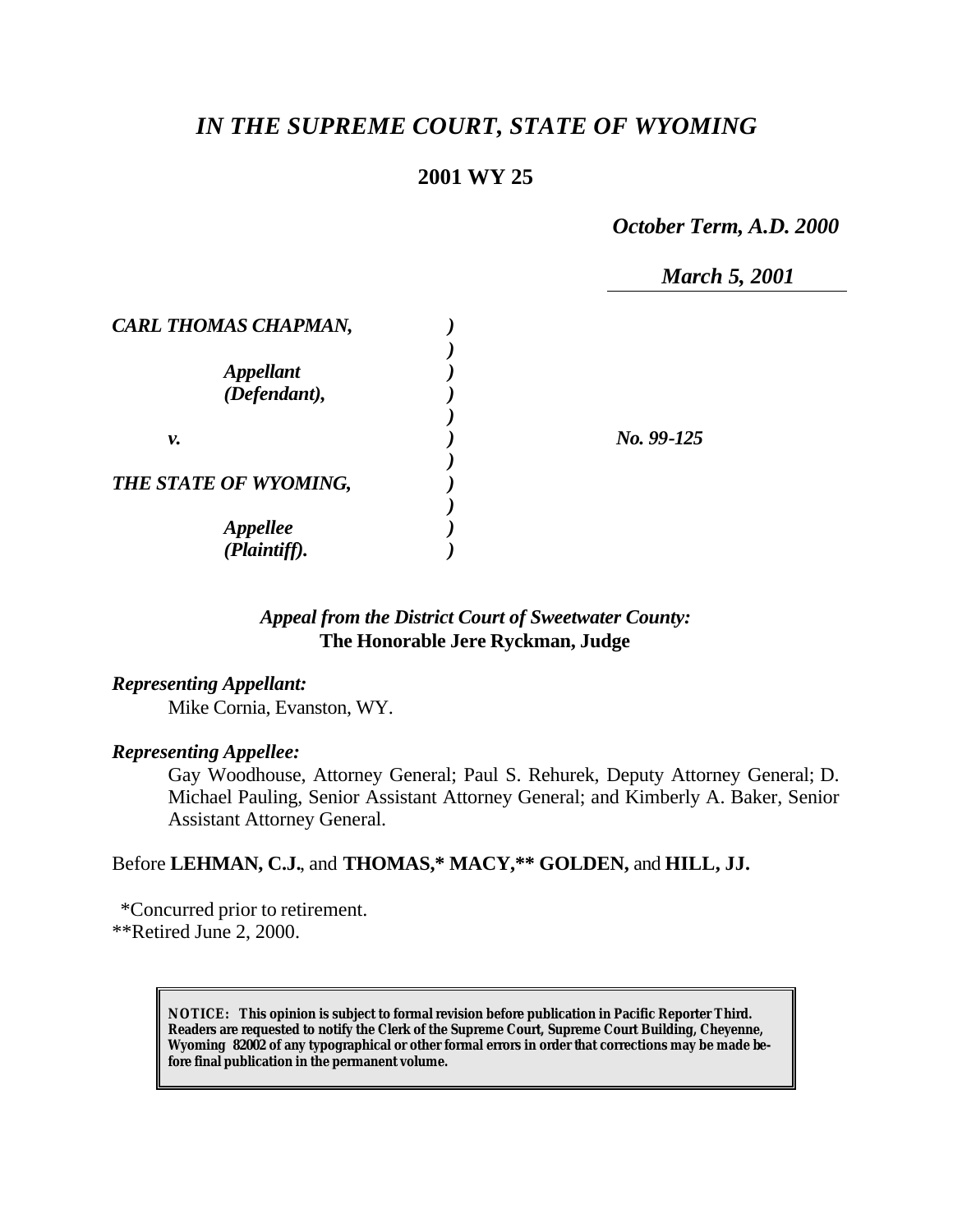### **LEHMAN, Chief Justice.**

[¶1] A Sweetwater County jury found Carl Thomas Chapman guilty of two counts of indecent liberties with a minor and two counts of third degree sexual assault. He appeals those convictions on the grounds that the district court committed various evidentiary and procedural errors during trial and sentencing and that he was denied effective assistance of counsel. Finding no such errors, we affirm.

### *ISSUES*

[¶2] Chapman raises five claims of error:

1. Did reversible error occur when the court allowed expert testimony on the theory of childhood sexual abuse and post traumatic stress disorder[?]

2. Did multiple charges and convictions for one event constitute double jeopardy[?]

3. Did the trial court err in failing to properly instruct the jury on the applicable law

(A) if defendant was denied his right to due process and trial by jury by the lack of a proper elements instruction; and

(B) if the appellant was entitled to have the jury instructed on the lesser included offense of fourth degree sexual assault[?]

4. Given the appellant's hearing impairment did his trial violate his rights to confrontation, effective assistance of counsel and his right to be present[?]

5. Was the appellant denied his right to effective assistance of counsel[?]

The State rephrases the issues thusly:

1. Whether plain error was committed by allowing expert testimony on the theory of childhood sexual abuse and posttraumatic stress disorder?

2. Whether appellant was punished multiple times for a single incident?

3. Whether the trial court properly instructed the jury?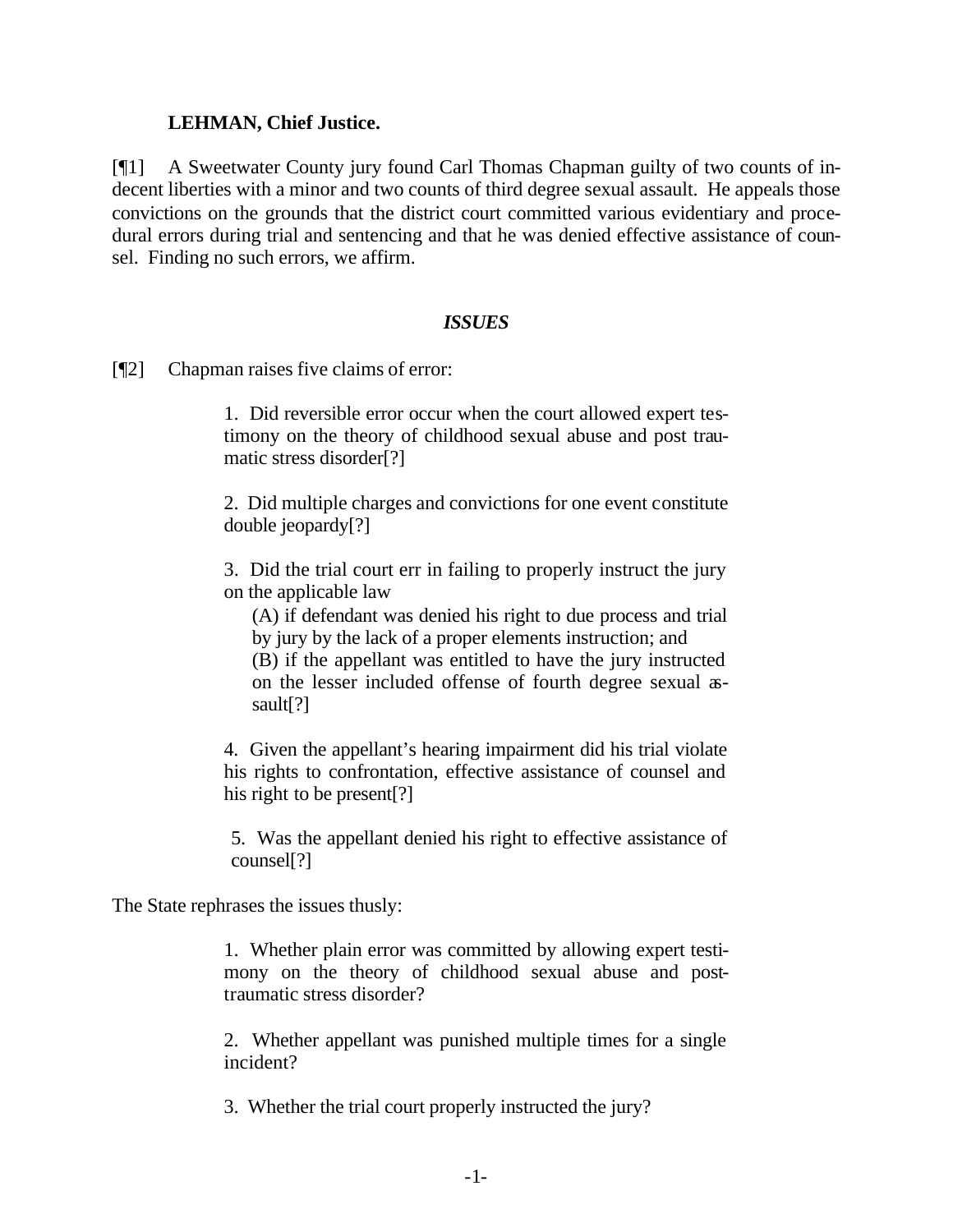4. Whether appellant's right to confrontation and his right to be present were violated?

5. Whether appellant received effective assistance of counsel?

### *FACTS*

[¶3] The parents of the victim were divorced in 1991. The father had visitation rights; and, at various times during 1994 and 1995, the victim stayed with her father, a neighbor of Chapman and Chapman's wife. The victim oftentimes stayed with the Chapmans during father's visitation.

[¶4] In April of 1997, the victim told her mother that Chapman had sexually molested her. Chapman was eventually charged with one count of third degree sexual assault and one count of indecent liberties stemming from sexual activity alleged to have occurred on or about December 30, 1994.<sup>1</sup> Chapman was also charged with one count of third degree sexual assault and one count of indecent liberties stemming from sexual activity alleged to have occurred in June of 1995. These incidents were alleged to have occurred in Chapman's home at a time during which the victim was thirteen years old and Chapman was approaching 50.

[¶5] After hearing the testimony of the victim, the victim's parents, an expert, and Chapman's wife, a Sweetwater County jury found Chapman guilty of all charges. Convictions were entered accordingly. At Chapman's sentencing, the district court ordered the sentences from the December 1994/January 1995 offenses be served concurrently to each other; the sentences from the June 1995 offenses be served concurrently to each other; and the two sets of concurrent sentences be served consecutively. Chapman appealed.

## *DISCUSSION*

[¶6] In the first four issues in his appellate brief, Chapman claims error based on the admission of expert testimony, improper jury instructions, an alleged violation of the double jeopardy clause in his sentence, and an alleged violation of his right to confront witnesses and be present at trial because he could not hear the proceedings against him. In the alternative, Chapman claims he was denied effective assistance of counsel because trial counsel failed to object in each instance of claimed error. Given the structure of appellant's brief and in order to avoid repetition, we will address each claim only once, both substantively and, where appropriate, as the claim pertains to the ineffective assistance claim. In order to do

l

 $1$  Although the information alleged this sexual activity occurred on or about December 30, 1994, the prosecutor provided notice to counsel, prior to trial, that the victim had indicated the activity occurred on January 1, 1995. The victim's testimony was consistent with this notice.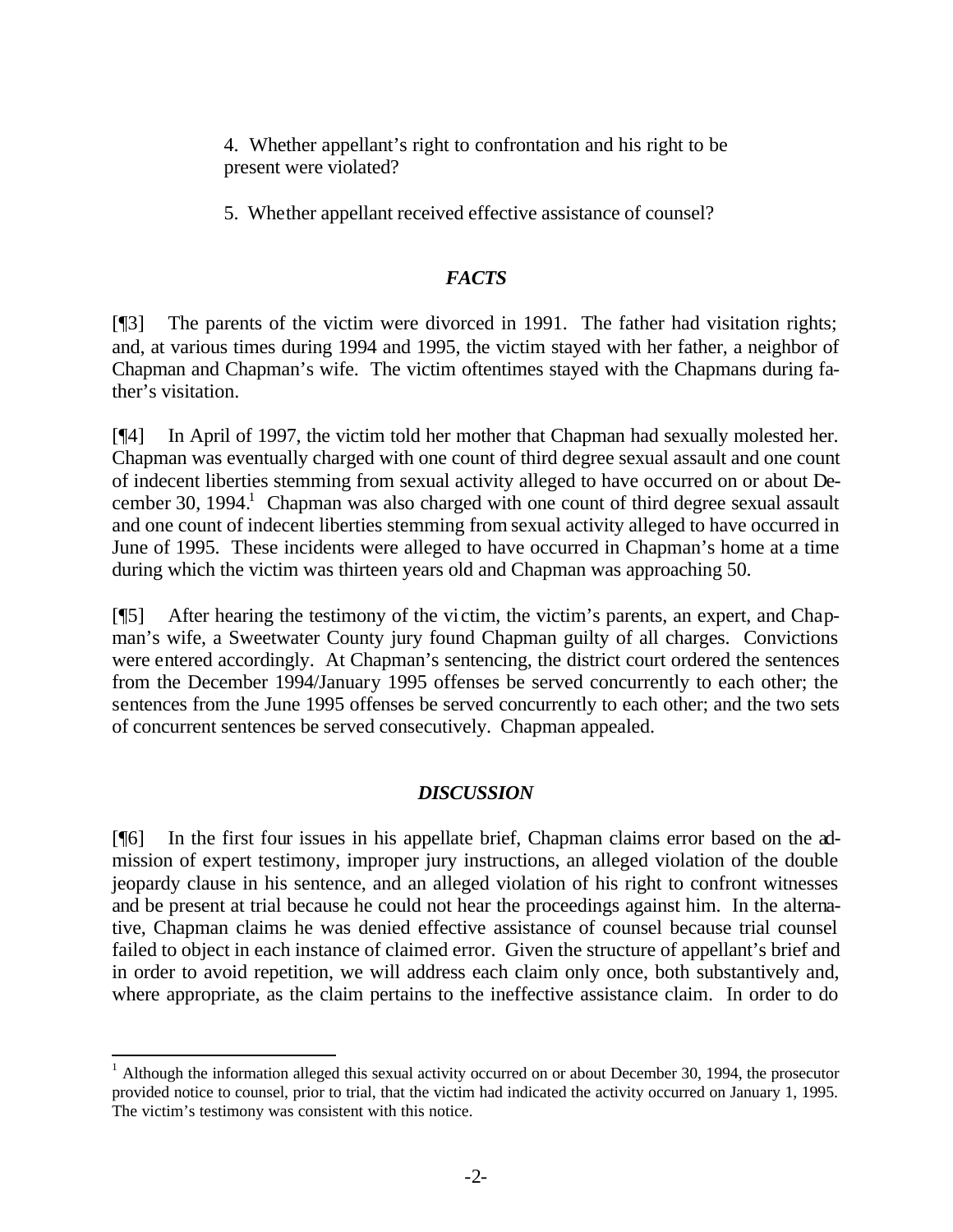this, we first reiterate our well established standard for reviewing a claim of ineffective assistance of counsel:

> When reviewing a claim of ineffective assistance of counsel, the paramount determination is whether, in light of all the circumstances, trial counsel's acts or omissions were outside the wide range of professionally competent assistance. *Herdt v. State*, 891 P.2d 793, 796 (Wyo. 1995); *Starr v. State*, 888 P.2d 1262, 1266-67 (Wyo. 1995); *Arner v. State*, 872 P.2d 100, 104 (Wyo. 1994); *Frias v. State*, 722 P.2d 135, 145 (Wyo. 1986). The reviewing court should indulge a strong presumption that counsel rendered adequate assistance and made all significant decisions in the exercise of reasonable professional judgment. *Herdt*, at 796; *Starr*, at 1266; *Arner*, at 104; *Strickland v. Washington*, 466 U.S. 668, 689, 104 S.Ct. 2052, 2065, 80 L.Ed.2d 674 (1984).

> Under the two-prong standard articulated in *Strickland* and *Frias*, an appellant claiming ineffective assistance of counsel must demonstrate on the record that counsel's performance was deficient and that prejudice resulted. *Strickland*, 466 U.S. at 687, 104 S.Ct. at 2064; *Starr*, at 1266; *King v. State*, 810 P.2d 119, 125 (Wyo. 1991) (Cardine, J., dissenting); *Campbell v. State*, 728 P.2d 628, 629 (Wyo. 1986); *Frias*, 722 P.2d at 145. In other words, to warrant reversal on a claim of ineffective assistance of counsel, an appellant must demonstrate that his counsel failed to "render such assistance as would have been offered by a reasonably competent attorney" and that "counsel's deficiency prejudiced the defense of [the] case." *Lower v. State*, 786 P.2d 346, 349 (Wyo. 1990). "The benchmark for judging any claim of ineffectiveness must be whether counsel's conduct so undermined the proper functioning of the adversarial process that the trial cannot be relied on as having produced a just result." *Strickland*, 466 U.S. at 686, 104 S.Ct. at 2064.

*Grainey v. State,* 997 P.2d 1035, 1038-39 (Wyo. 2000).

## *Expert testimony*

[¶7] Chapman contends it was plain error to allow an expert witness to testify that the victim suffers from postraumatic stress disorder (PTSD) because (1) the court allowed the testimony without first determining that it was relevant and reliable; (2) the court failed to give a limiting instruction advising the jury that the testimony was admitted solely for the purpose of explaining the victim's behavior and not to prove that the victim's claim was true; and (3) during her testimony, the expert vouched for the credibility of the victim and also offered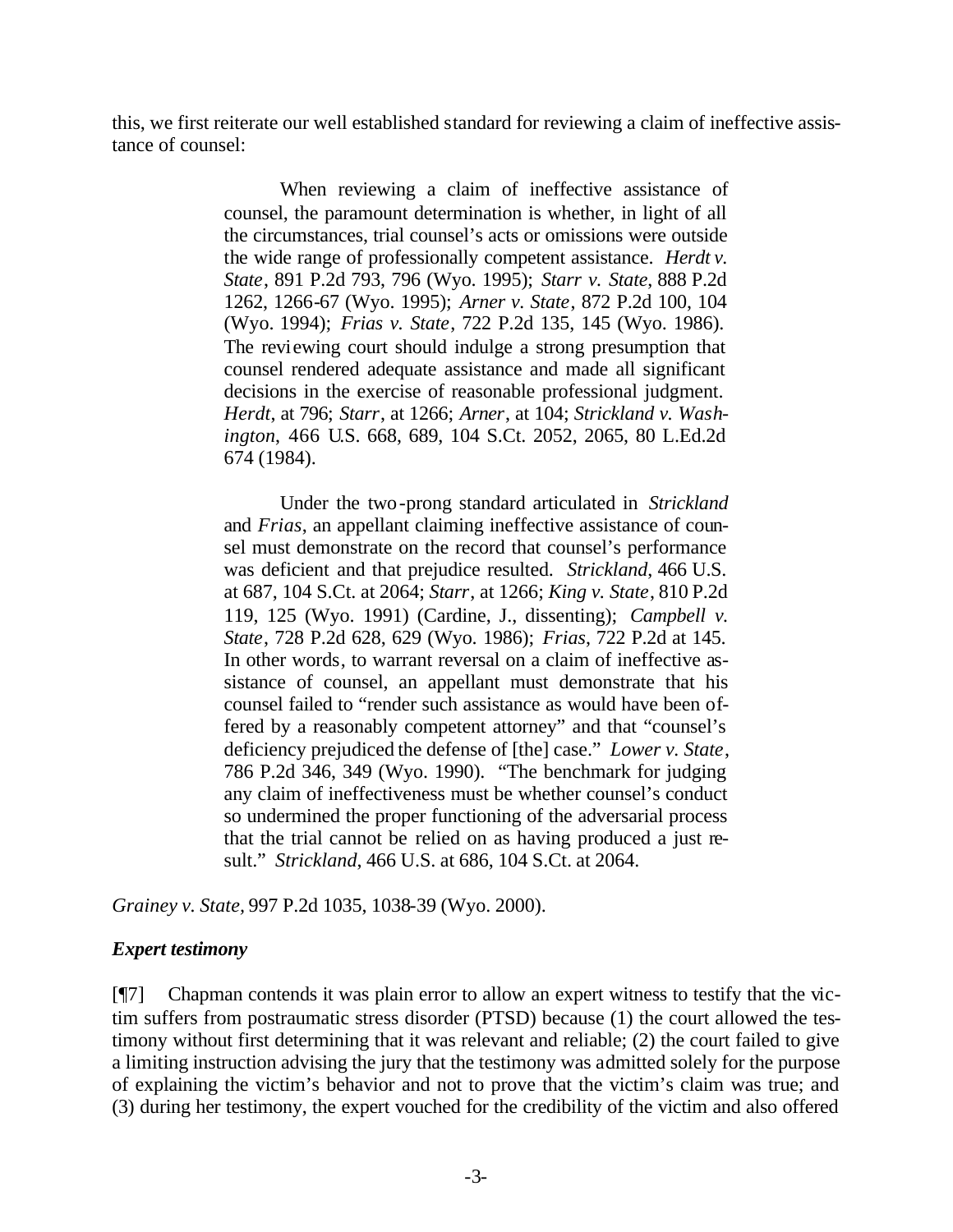an opinion of guilt. Because trial counsel never requested a hearing on the admissibility of the expert testimony and did not otherwise object to the expert, Chapman also claims counsel's performance was outside the wide range of professionally competent assistance.

[¶8] A qualified expert witness may testify about scientific, technical, or specialized knowledge if such testimony will help the jury understand the case. W.R.E. 702. This court has adopted the federal *Daubert* model imposing gatekeeping responsibilities on trial courts deciding whether scientific or technical expert testimony is admissible. *See Bunting v. Jamieson*, 984 P.2d 467, 471 (Wyo. 1999) (citing *Daubert v. Merrell Dow Pharmaceuticals, Inc.*, 509 U.S. 579, 592-93, 113 S. Ct. 2786, 2796 (1993)). In doing so, however, we did not "abandon our own precedent regarding the admissibility of expert testimony." *Bunting*, at 471. Under the *Daubert* model, the trial court must first determine whether the expert's methodology is reliable; then the court must determine whether the proposed testimony "fits" the facts of the particular case. *Id*. A district court's decision to admit or reject expert testimony is a decision solely within that court's discretion. *Seivewright v. State*, 7 P.3d 24, 29 (Wyo. 2000); *Springfield v. State*, 860 P.2d 435, 438 (Wyo. 1993); *Betzle v. State*, 847 P.2d 1010, 1022 (Wyo. 1993).

[¶9] The expert in question testified that she held a bachelor's degree in psychology and had completed all but her dissertation toward a Ph.D. in psychology. She had been employed for twenty years as an outpatient therapist and was currently working at least part of the time with children who had been physically or sexually abused. To be a licensed counselor in Wyoming, she was required to have the educational equivalent of a master's degree, completed 2000 hours of supervised clinical work, and passed a test administered by the state licensing board. She had published articles about her work with sexually abused children in a peer-reviewed journal. The articles related specifically to identifying children who had been sexually abused, assisting them in working through trauma, and helping them overcome the behaviors or symptoms they experienced as a result of the trauma. She had training in working with people who had been diagnosed with PTSD and had been a certified trainer for six years in a neurolinguistics program dealing with PTSD. After explaining her qualifications, the expert testified about her meetings with the victim in this case and the observations she made during those meetings. She observed that the victim exhibited symptoms of disassociation and depression. She testified that it was her opinion the victim suffered from PTSD. She then went on to explain that it was common for victims of sexual abuse to delay reporting the abuse, become sexually active, and return to the abuser's home.

[¶10] Although Chapman does not take issue with the expert's qualifications, he does contend that the trial court should not have allowed the expert to testify about PTSD because, he claims, the theory of PTSD related to child sexual abuse is not sufficiently developed to permit an expert to formulate a reasonable opinion on the subject and is thus not helpful to the trier of fact. He relies heavily on the cases of *Frenzel v. State*, 849 P.2d 741 (Wyo. 1993) and *Sorensen v. State*, 895 P.2d 454 (Wyo. 1995), child sexual abuse cases involving expert testimony, to support his argument. Before addressing those cases, however, we examine the discussion of "rape trauma syndrome" found in *Scadden v. State*, 732 P.2d 1036 (Wyo.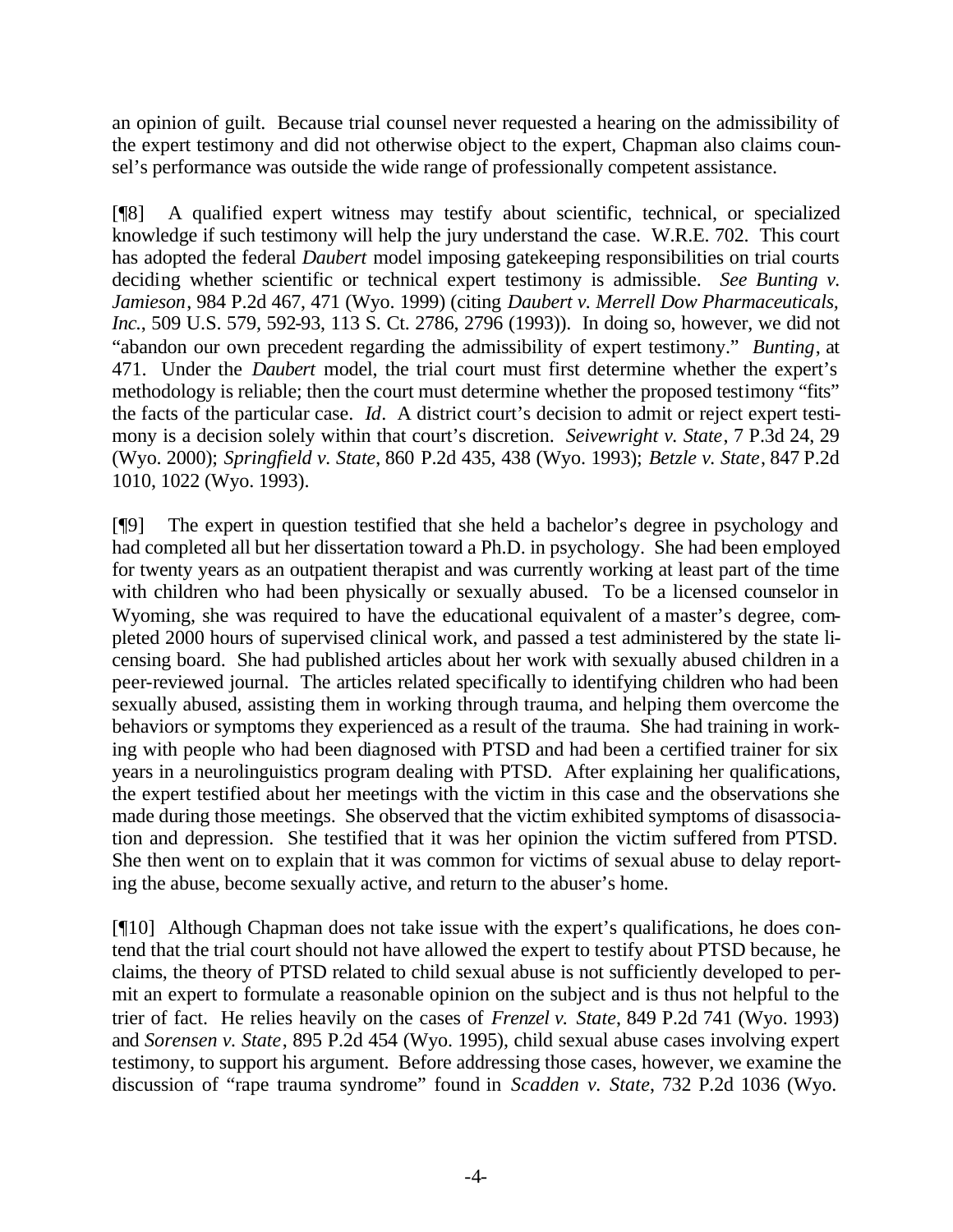1987), because that case provides background for the discussion of the issues in the case presently before the court.

[¶11] In *Scadden*, a case involving molestation of high schoolers by their teacher, although the admissibility of rape trauma syndrome testimony was challenged, this court did not need to reach the issue for decision of the case: "Detective Reikens' expert testimony was not testimony regarding rape-trauma syndrome, and therefore we do not now decide whether such testimony is admissible. In any event, the admissibility of rape-trauma testimony must be carefully confined to avoid jury convictions based not on what the direct evidence shows occurred, but on expert opinion." *Scadden v. State*, 732 P.2d at 1047. This court went on to hold the expert's testimony admissible to explain the behavioral characteristics of the victims. *Id.* at 1046-47 (citing *Lessard v. State*, 719 P.2d 227, 233-34 (Wyo. 1986) (expert testimony used to explain rape victim's request to her assailant "Don't tell anybody.")). The *Scadden* court stated that this kind of testimony

> may play a particularly useful role by disabusing the jury of some widely held misconceptions about rape and rape victims, so that it may evaluate the evidence free of the constraints of popular myths.

732 P.2d at 1047 (quoting *People v. Bledsoe*, 681 P.2d 291, 298 (Cal. 1984)).

[¶12] For a number of reasons, *Scadden* is important to our discussion in this case. First, it underscores this court's jurisprudence that expert testimony may be used to explain a victim's behavior. Second, the "rape trauma syndrome" mentioned in *Scadden* shares a close relationship with PTSD. Rape trauma syndrome (RTS)

> had its origin in an article by Burgess & Holmstrom, *Rape Trauma Syndrome*, 131 Am.J.Psychiatry 981 (1974) in which the authors reported on a study of those patients admitted during a one-year period to the emergency department of Boston City Hospital who presented a complaint of having been raped. RTS is the terminology used by some for a PTSD subset in which the trauma is rape. Consequently one of the diagnostic criteria of PTSD, namely that the trauma be reexperienced, would in such cases involve a reexperiencing of the sexual assault.

*State v. Allewalt*, 517 A.2d 741, 748 (Md. 1986); s*ee also State v. Black* , 745 P.2d 12, 16 (Wash. 1987) ("the American Psychiatric Association indicates that the stress and trauma associated with rape is merely one type of a larger phenomenon known as [PTSD]".) On a closely related matter, we are compelled to make an observation regarding terminology. At least one court has found terminology important in analyzing this sort of testimony. In *State v. Allewalt*, the Maryland Court of Appeals permitted the use of PTSD testimony, but emphasized the expert "never used the term 'rape trauma syndrome,' and avoiding that terminology is more than cosmetic. The concern with unfair prejudice is largely reduced when the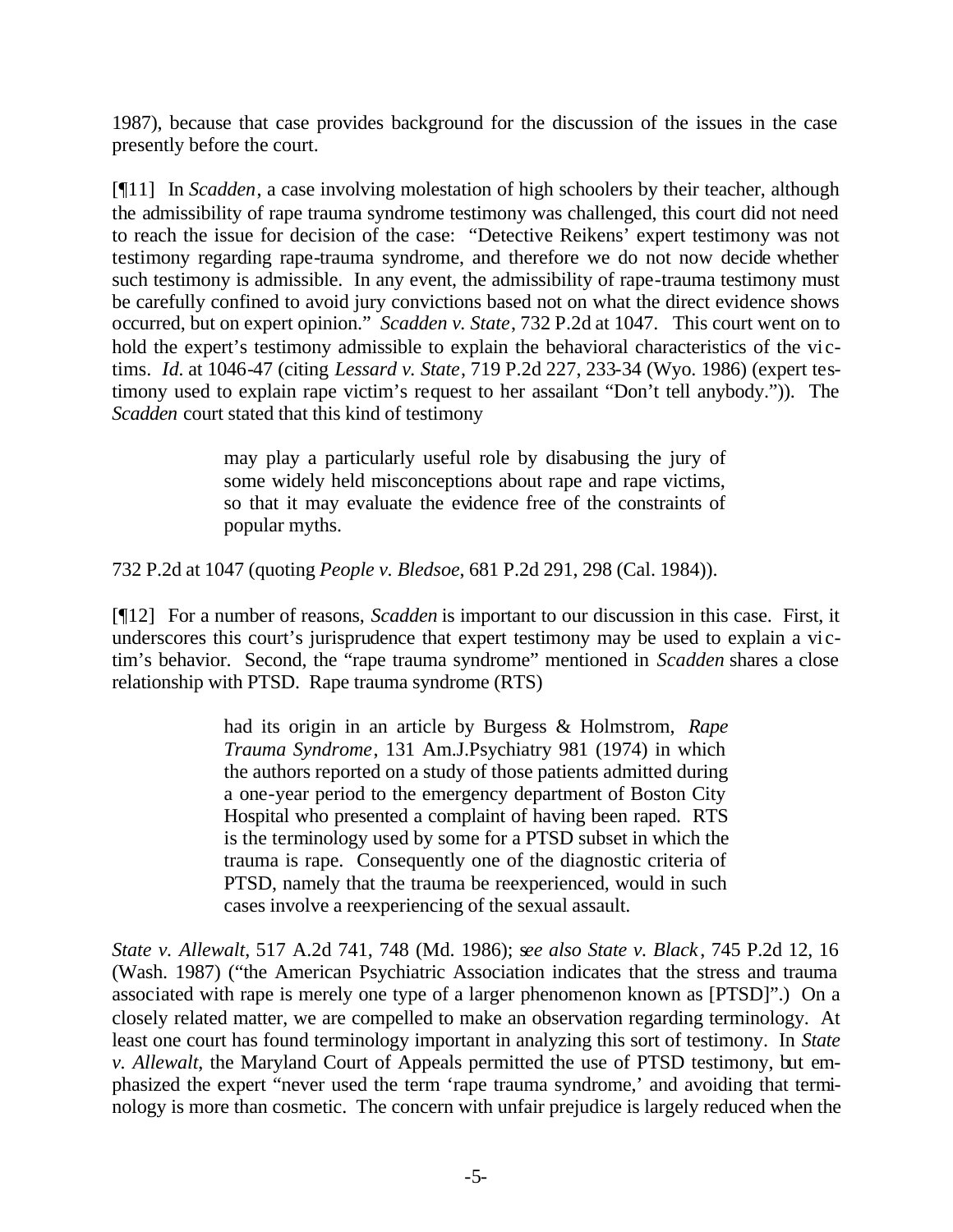terminology does not equate the syndrome exclusively with rape." *Id.* at 751; s*ee also State v. Gettier*, 438 N.W.2d 1, 5-6 (Iowa 1989); *State v. Roles*, 832 P.2d 311, 318 n.4 (Idaho App. 1992).

[¶13] Returning to the cases relied on by Chapman, we first address *Frenzel*, where this court faced the issue of whether expert testimony on Child Sexual Abuse Accommodation Syndrome (CSAAS) was admissible. In performing its analysis, the court first acknowledged that expert testimony explaining behavior of sexual assault victims is generally admissible:

> Expert testimony that discusses the behavior and characteristics of sexual assault victims and the range of responses to sexual assault encountered by experts is admissible. *Scadden v. State*, 732 P.2d 1036 (Wyo. 1987). Such testimony is relevant and helpful in explaining to the jury the typical behavior patterns of adolescent victims of sexual assault. *Griego v. State*, 761 P.2d 973 (Wyo. 1988). It assists the jury in understanding some of the aspects of the behavior of victims ... *Zabel v. State*, 765 P.2d 357 (Wyo. 1988).

*Frenzel v. State*, 849 P.2d at 748 (quoting *Rivera v. State*, 840 P.2d 933, 939 (Wyo. 1992)). In keeping with the general admissibility of expert testimony to explain the victim's behavior, the *Frenzel* court, after a thorough review of pertinent authorities, ruled that CSAAS testimony would be admitted, but only on a limited basis:

> [W]e find that CSAAS evidence has yet to reach the stage of development which would permit an expert to reasonably conclude, on the basis of CSAAS alone, that abuse occurred. Therefore, CSAAS does not assist the trier of fact on the issue of whether abuse actually occurred. Additionally, we believe that admission of CSAAS evidence, without limitation, would run too high a risk of misleading the jury and therefore be more prejudicial than probative under W.R.E. 403. However, we also find that CSAAS evidence is relevant and admissible to dispel myths the public might hold concerning a child sexual abuse victim's post-abuse behavior if that behavior is an issue in the case.

> Qualified experts on child sexual abuse may, therefore, use evidence of CSAAS characteristics of sexually abused children for the sole purpose of explaining a victim's specific behavior which might be incorrectly construed as inconsistent with an abuse victim or to rebut an attack on the victim's credibility. For example, if the facts of a particular case show that the victim delayed reporting the abuse, recanted the allegations, kept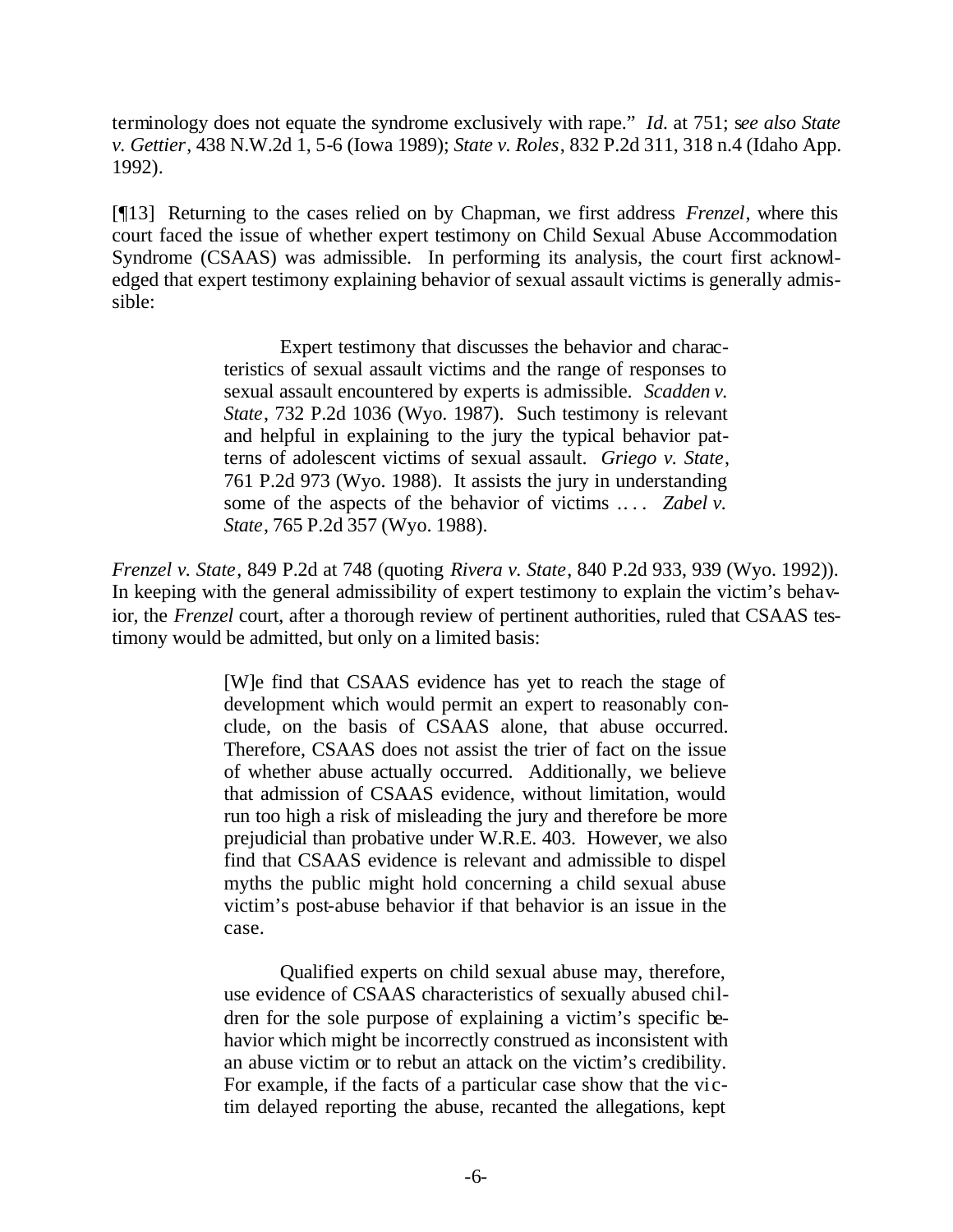the abuse secretive, or was accommodating to the abuse, then testimony about that particular characteristic of CSAAS would be admissible to dispel any myths the jury may hold concerning that behavior. Additionally, if requested, a limiting instruction concerning the narrow purpose of CSAAS should be granted. However, expert testimony of CSAAS cannot be used for the purpose of proving whether the victim's claim of abuse is true.

849 P.2d at 749.

l

[¶14] In *Sorensen*, at issue was the admissibility of testimony on the theory of traumagenic dynamics, a model that "postulates that the experience of sexual abuse can be analyzed in terms of four trauma-causing factors." 895 P.2d at 457. After a review of two articles in professional journals, this court concluded, due to the paucity of information on the subject and the fact that even the theory's own proponents conceded "few theoretical advances" had been made, that traumagenic dynamics was not sufficiently developed to the point it could be considered reliable in its field. *Id*. at 458 "Unless and until such time as evidence can be brought forth which demonstrates to the contrary, traumagenic dynamics is inadmissible in the courts of Wyoming." *Id*. The *Sorensen* court concluded discussion of this issue by writing, "The State may certainly continue to offer this type of evidence, but it may not wrap its evidence up in the cloak of a 'theory' or a 'syndrome' unless it has been established as reliable." *Id.* at 459; *see also Trujillo v. State*, 953 P.2d 1182, 1187 (Wyo. 1998) ("Accordingly, we hold that the rule articulated in *Sorensen*, 895 P.2d 454, applies in all cases where the State wishes to present expert testimony to explain a crime victim's behavior."); *Ryan v. State*, 988 P.2d 46, 56 n.6 (Wyo. 1999).

[¶15] Given this legal backdrop, we must examine whether the PTSD offered in this case is sufficiently reliable to warrant admission. Chapman, in his appellate brief, cites to several articles from various publications to support his contention that PTSD related to child sexual abuse is not sufficiently developed or reliable to warrant admission. Although the State does not respond with like materials, our own research satisfies us that PTSD testimony is worthy of limited admissibility in this context.<sup>2</sup>

[¶16] First, PTSD has achieved acceptance in the fields of psychiatry and psychology. As Chapman recognizes in his brief, PTSD is included in the DSM IV, which has been described as "specialized literature that specifically catalogues the symptoms of mental disorders and prescribes the method by which the psychological evaluation should take place." *State v. Alberico*, 861 P.2d 192, 208 (N.M. 1993). "The existence of the DSM [IV] and its general acceptance in psychology indicate that PTSD has been exposed to objective scientific

<sup>2</sup> In *Rivera v. State*, 840 P.2d 933, 938 (Wyo. 1992), the defendant filed a motion in limine to "suppress testimony concerning 'Post-Traumatic Stress Syndrome' (the rape-trauma syndrome) which was denied." Although this court could "discern no error in admission of testimony of these witnesses relating to the rape trauma syndrome," the issue currently before this court, whether PTSD testimony is sufficiently reliable to warrant admission, was not an issue in *Rivera*. 840 P.2d at 939.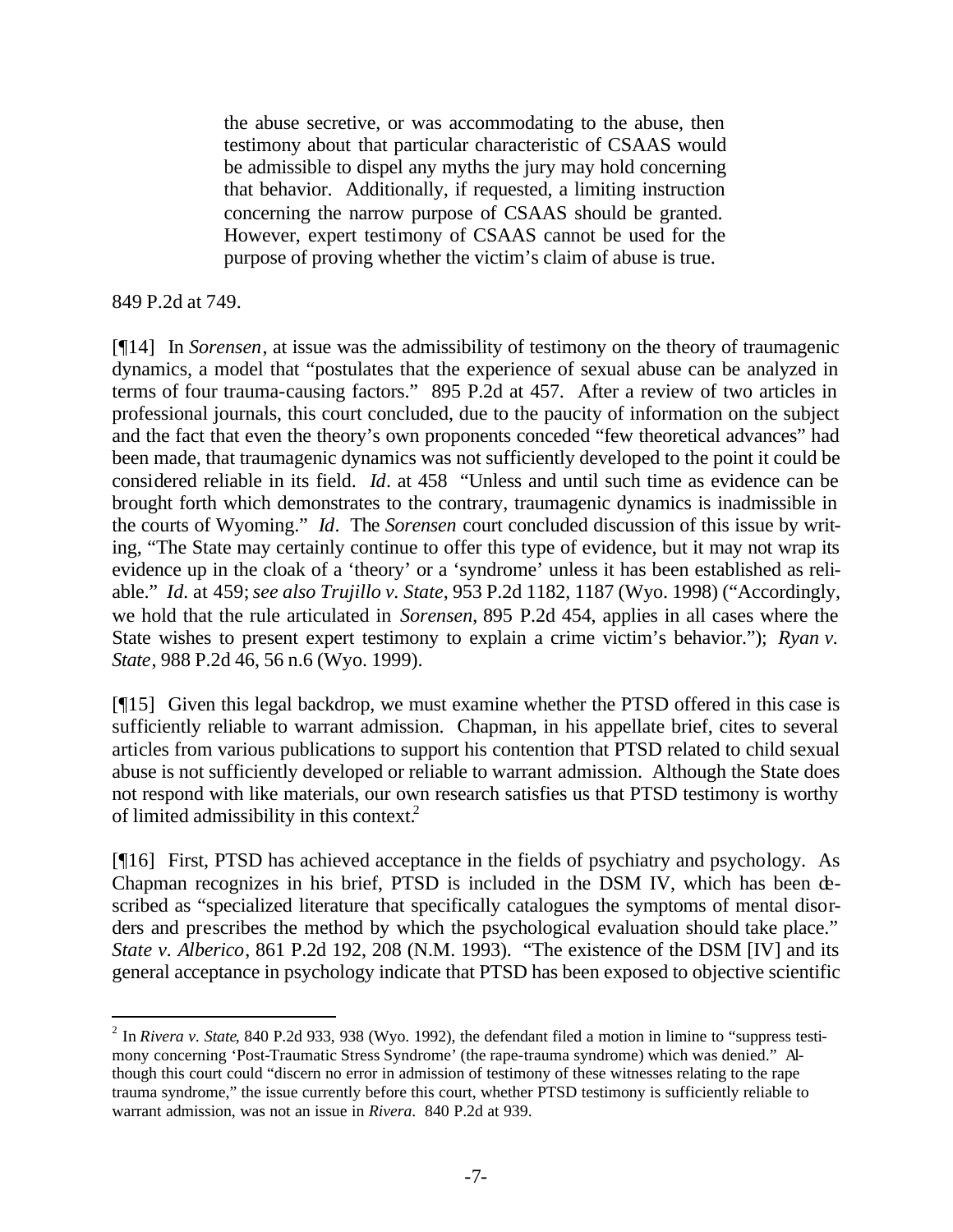scrutiny and empirical verification." *Id.* Furthermore, the PTSD diagnosis appears to be grounded in basic behavioral psychology. *Id.* at 209. Previously, this court has recognized, at least implicitly, the importance of the DSM's recognition of a syndrome. In *Trujillo*, 953 P.2d 1186-87, this court held there was no plain error in admission of expert testimony on battered woman's syndrome to explain the victim's behavior. There, Trujillo argued that battered woman's syndrome testimony, which is referenced in Wyo. Stat. Ann. § 6-1-203 and, pursuant to that statute, defined by the DSM III-R, should only be used when a defendant presents that testimony as a portion of her self defense claim. Rejecting that assertion, we wrote that Wyo. Stat. Ann. § 6-1-203 had no relevance "other than, perhaps, to underscore that Battered Woman Syndrome is sufficiently developed to be the basis for expert testimony." *Id.* at 1187.

[¶17] Not only is PTSD recognized by the DSM IV, it has been widely, although not universally, accepted by other jurisdictions as a reliable form of expert testimony in this context. *State v. Gettier*, 438 N.W.2d 1, 4-6 (Iowa 1989); *State v. Hall*, 412 S.E.2d 883, 889 (N.C. 1992); *People v. Fasy*, 829 P.2d 1314, 1317 (Colo. 1992); *State v. Alberico*, 861 P.2d at 208- 9; *People v. Taylor*, 552 N.E.2d 131, 134-35 (N.Y. 1990); *State v. Allewalt*, 517 A.2d 741, 745-47 (Md. 1986). Based on the foregoing, we conclude that expert testimony regarding PTSD is sufficiently reliable to warrant admission, and we find no error on this ground. However, despite being accepted as reliable, the *purposes* for which PTSD testimony should be admitted remain subject to debate. *State v. Gettier*, 438 N.W.2d at 5-6; *State v. Alberico*, 861 P.2d at 207; *State v. Black*, 745 P.2d 12, 18 (Wash. 1987).

[¶18] Chapman correctly points out that this court has placed limitations on the admission of some forms of expert testimony, and Chapman claims those limitations were exceeded at his trial. Chapman contends the PTSD testimony at his trial violated the rule in *Frenzel*, 849 P.2d at 749, holding that expert testimony that a sexual abuse victim suffers from CSAAS cannot be used to prove the sexual abuse occurred. Preliminarily, we agree with Chapman's premise that a diagnosis of PTSD should not be used to prove the sexual abuse occurred. *State v. Moran*, 728 P.2d 248, 256 (Az. 1986); *State v. Booker*, 348 N.W.2d 753, 755 (Minn. 1984); *People v. Bledsoe*, 681 P.2d 291, 301 (Cal. 1984); *State v. Black*, 745 P.2d at 18. However, the record is clear that the testimony concerning PTSD, consistent with the court's holding regarding CSAAS in *Frenzel*, was used to explain the victim's behavior, not for the purpose of proving the victim's claim of abuse. An explanation of the victim's behavior was necessary at Chapman's trial due to the course the testimony took. During cross examination of the victim, Chapman sought to establish that the victim had created the story about Chapman's abuse, during an argument with her mother, in order to divert the mother's attention from the victim's boyfriend, a young man of whom the mother apparently disapproved. After both mother and daughter testified, the State called its expert, who explained that it was normal for victims of sexual abuse to delay in reporting, thus refuting, at least in part, Chapman's theory that the story had been created to divert attention from the issue of the boyfriend. In addition, the expert explained why the victim would continue to venture to the Chapman's home even after the sexual abuse. Therefore, because the expert's testimony was used to explain the victim's behavior, we reject Chapman's contention that the testimony was used to prove the claim of abuse.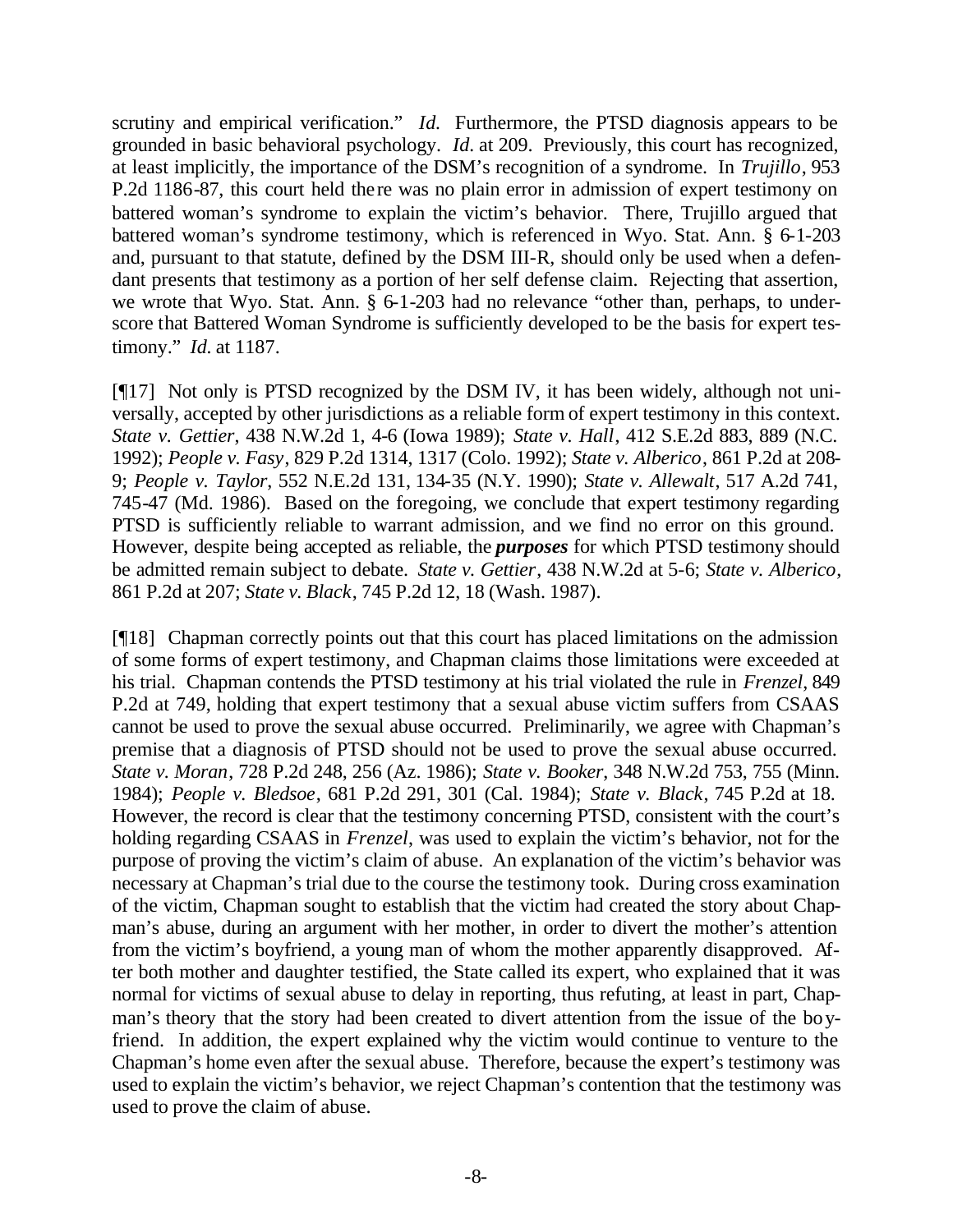[¶19] Chapman also contends the expert's testimony offered an opinion of guilt and that admission of certain expert testimony should be perceived as error per se. It is well established that Wyoming law prohibits expert testimony as to the guilt of the defendant. *Stephens v. State*, 774 P.2d 60, 68 (Wyo. 1989); *Bennett v. State*, 794 P.2d 879, 881 (Wyo. 1990); *Whiteplume v. State*, 841 P.2d 1332, 1338 (Wyo. 1992); *Curl v. State*, 898 P.2d 369, 373 (Wyo. 1995); *Punches v. State*, 944 P.2d 1131, 1135 (Wyo. 1997); *Brown v. State*, 953 P.2d 1170, 1182 (Wyo. 1998); *Metzger v. State*, 4 P.3d 901, 905 (Wyo. 2000). Without delving into a detailed analysis of the applicable standard of review, *see Dudley v. State*, 951 P.2d 1176, 1178-80 (Wyo. 1998); *Newport v. State*, 983 P.2d 1213, 1216 (Wyo. 1999) ("error-perse rule applies when the prosecution actually asks a witness to give an opinion as to the accused's guilt"), we are satisfied the record does not support Chapman's contention. Although Chapman points generally to the expert's testimony, he essentially contends the opinion of guilt came from the expert when she testified she was seeing the victim due to "a report of molestation from a family friend." Clearly, this situation does not approach the testimony found in *Stephens v. State*, 774 P.2d at 65-68, where experts opined, after direct solicitation from the prosecuting attorney, that the defendant was the perpetrator of the crime. Neither is there present the inartful questioning found in *Curl*, 898 P.2d at 373, of "Do you think her stepfather, who she previously identified, did that?"—a question that may have resulted in reversal had the expert not "beneficently interrupted." Instead, the expert's testimony here provided foundation for the expert's testimony and only indicates there had been a report of an assault. As such, it is not an opinion of guilt.

[¶20] Chapman further contends the expert vouched for the victim's credibility. Again, it is well established in Wyoming that expert testimony vouching for the victim's credibility violates W.R.E. 702. *Frenzel v. State*, 849 P.2d 741, 744 (Wyo. 1993); *Punches v. State*, 944 P.2d 1131 (Wyo. 1997); *Metzger v. State*, 4 P.3d 901, 905 (Wyo. 2000); *Montoya v. State*, 822 P.2d 363, 365 (Wyo. 1991); *Whiteplume v. State*, 841 P.2d 1332, 1338-40 (Wyo. 1992). However, our review of the trial transcripts reveals that the expert testimony here did not violate our rule against vouching. Rather, her testimony focused on general symptoms common to victims of sexual abuse and how those symptoms related to the victim. There was no testimony from the expert that she believed the victim's account of what happened such as in *Stephens v. State*, 774 P.2d 60, 68 (Wyo. 1989). Nor is there testimony like that in *Whiteplume v. State*, 841 P.2d at 1337, where the witness testified that he "made a determination that [the victim] had been raped." *See also Metzger*, 4 P.3d at 906-7 (Prosecutor asked if father believed his daughter, the victim of sexual assault; held to be error but harmless.) Because there was no direct vouching, either solicited or unsolicited, we find no violation of the rule against vouching. While the expert's testimony may have had the incidental effect of supporting the victim's credibility, incidental bolstering of the victim's credibility alone does not make the expert testimony improper. *Frenzel v. State*, 849 P.2d at 746; *Rivera v. State*, 840 P.2d at 939; *Montoya v. State*, 822 P.2d at 365. We find no error, plain or otherwise, in the limited admission of the expert testimony on PTSD. Due to this conclusion, we must also conclude that counsel was not ineffective in failing to object to the testimony.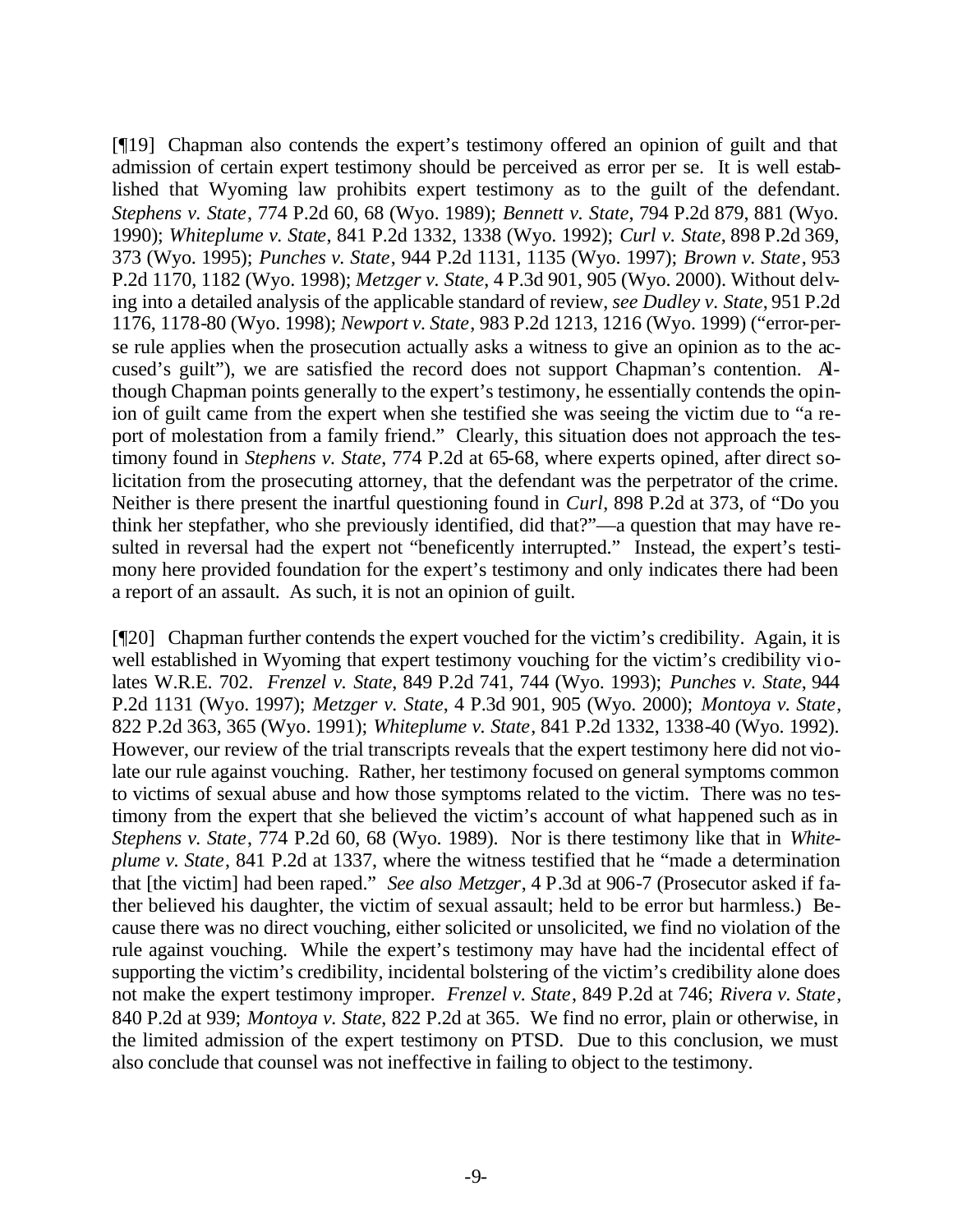[¶21] We must emphasize that our holding in this case is limited. We simply conclude that the trial court did not err in admitting the expert testimony. We stress, however, that it is with great care that such testimony should be admitted. The pivotal question in determining the admissibility of PTSD testimony in sexual assault cases is the testimony's relevance to the issues in the case; and the pertinent cases vary greatly in the permissible purposes of such testimony. Even where the testimony is relevant, however, other serious concerns can arise. As the Maryland Court of Appeals has written:

> When a trial judge admits PTSD evidence because he believes that the existence of the disorder coupled with the absence of any triggering trauma, other than the evidence of rape, will aid the jury the ruling necessarily carries certain baggage with it. Cross-examination can include not only cross-examining the expert about PTSD in general, but also cross-examining the expert and the prosecutrix about possible causes of the disorder other than the assault charged in the criminal case. In addition, we can foresee cases where the defendant will seek to counter the State's PTSD evidence with his own expert testimony. That can, in turn, lead to issues concerning compulsory psychiatric examination of the complainant by an expert for the defense. [*Cf. Gale v. State*, 792 P.2d 570, 574-76 (Wyo. 1990).] Lurking in the background is the nice question of whether the absence of PTSD is provable by the accused in defense of a rape charge, as tending to prove that there was consent.

*State v. Allewalt*, 517 A.2d at 751.

[¶22] Chapman next contends that, because admission of testimony of PTSD is for a limited purpose, the district court should have given a limiting instruction *sua sponte*. The law on the subject of limiting instructions is clear:

> A criminal defendant is entitled, upon making a proper request, to have a jury instruction given which sets forth the limited purpose for which the evidence is being admitted. If, however, the defendant does not present an appropriate request, the trial court is not required to give the limiting instruction. Counsel may decide not to request that a limiting instruction be given in order to avoid drawing the jury's attention to the potentially damaging testimony.

*Rigler v. State*, 941 P.2d 734, 738 (Wyo. 1997) (citations omitted); *see also Frenzel*, 849 P.2d at 749 ("if requested, a limiting instruction concerning the narrow purpose of CSAAS should be granted.") Clearly, the district court had no duty, absent a request, to fashion a limiting instruction. In addition, the decision to request, or refrain from requesting, a limit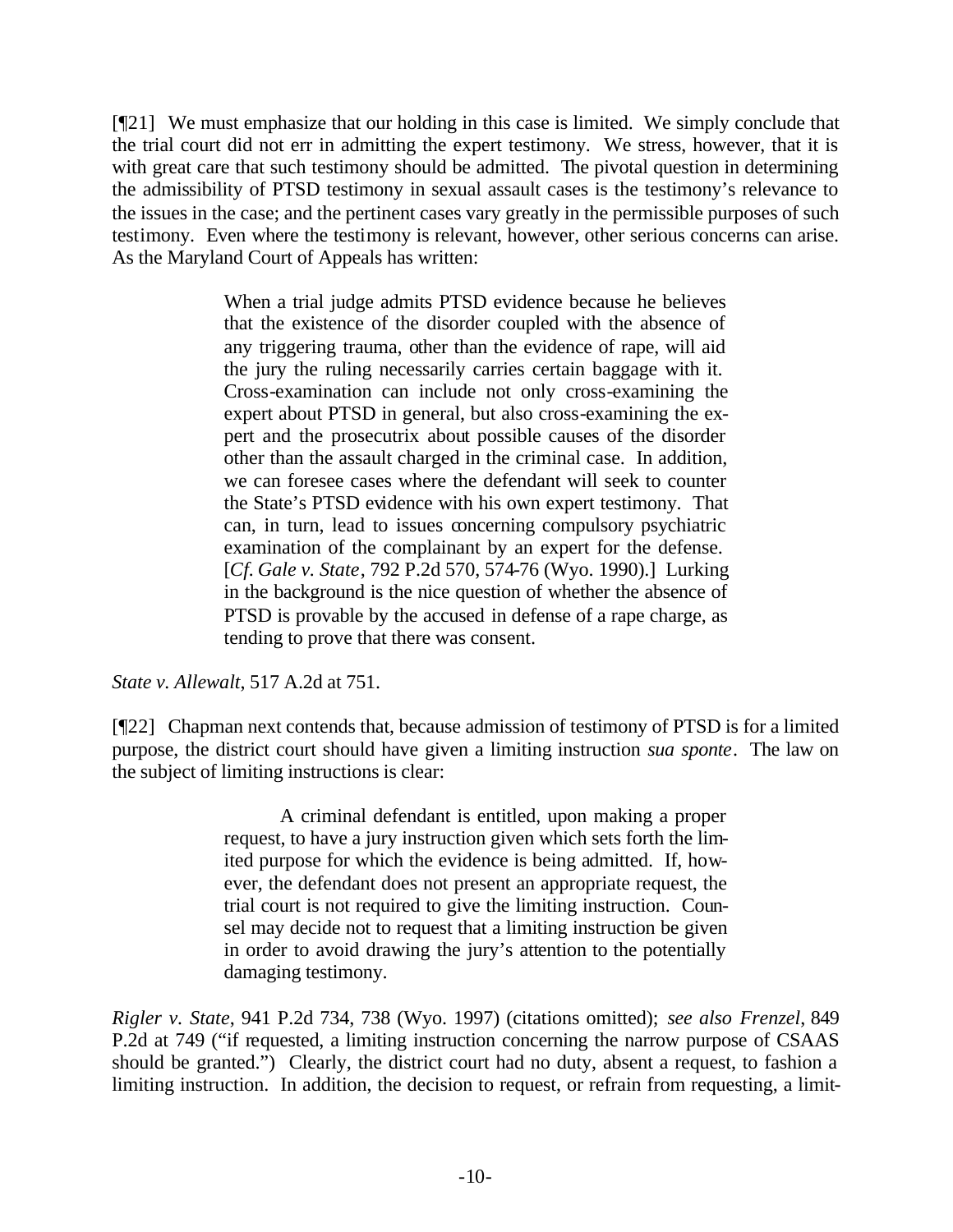ing instruction is a tactical decision that this court will not second guess. *See Grainey v. State,* 997 P.2d at 1040-41.

[¶23] Chapman also argues that the district court, in its gatekeeping role, is required to make a determination of the admissibility of expert testimony prior to its admission regardless of whether an objection has been made—in effect, arguing that trial courts are always required to hold *sua sponte Daubert* hearings whenever expert testimony is proposed. Such a requirement is clearly unwarranted. First, even where a *Daubert* hearing has been properly requested, trial courts exercise "discretionary authority . . . to avoid unnecessary 'reliability' proceedings in ordinary cases where the reliability of an expert's methods is properly taken for granted." *Seivewright v. State*, 7 P.3d 24, 30 (Wyo. 2000) (quoting *Kumho Tire Co., Ltd. v. Carmichael*, 526 U.S. 137, 119 S.Ct. at 1176). In addition, although we agree that, as gatekeepers of expert testimony, judges must always perform some form of reliability analysis, we decline to "shackle the district court with a mandatory and explicit" reliability proceeding. *Hoult v. Hoult*, 57 F.3d 1, 5 (1<sup>st</sup> Cir. 1995). Instead, like the First Circuit, we "assume that the district court performs such an analysis *sub silencio* throughout the trial with respect to all expert testimony." *Id.* In the case at bar, no *Daubert* hearing was requested. Regardless, because the testimony was properly admitted, there was no error in not holding a *Daubert* hearing.

# *Double Jeopardy*

[¶24] In this claim, Chapman argues that, by sentencing him on two counts arising from the same incident, the district court violated the constitutional prohibition against double jeopardy. He argues that the charges of taking indecent liberties with a minor and third degree sexual assault for the sexual activity occurring in December 1994/January 1995 should have been merged, and he makes the same argument regarding the sexual activity occurring in June 1995.

[¶25] In appeals alleging imposition of multiple sentences for a single act, the focus is on those facts proven at trial. *Rouse v. State*, 966 P.2d 967, 970 (Wyo. 1998). The ultimate question is whether those facts reveal a single criminal act or multiple distinct offenses against the victim. *Id.* Where the acts required for the commission of one offense are a necessary and indispensable precursor to commission of a second offense, the offenses merge for purposes of sentencing. *Id.* Such merger is mandatory where the second offense cannot be committed absent commission of the first offense.

[¶26] In the case at bar, evidence was presented that on January 1, 1995, Chapman fondled the victim's breast under her shirt and made her touch his genitals. These acts constitute indecent liberties. On the same day, he performed cunnilingus on the victim. This act constitutes third degree sexual assault. *See* Wyo. Stat. Ann.  $\S 6$ -2-304<sup>3</sup> and  $\S 6$ -2-301(a)(vii)(B).

<sup>&</sup>lt;sup>3</sup> Prior to July 1, 1997, Wyo. Stat. Ann. § 6-2-304, Sexual assault in the third degree, provided: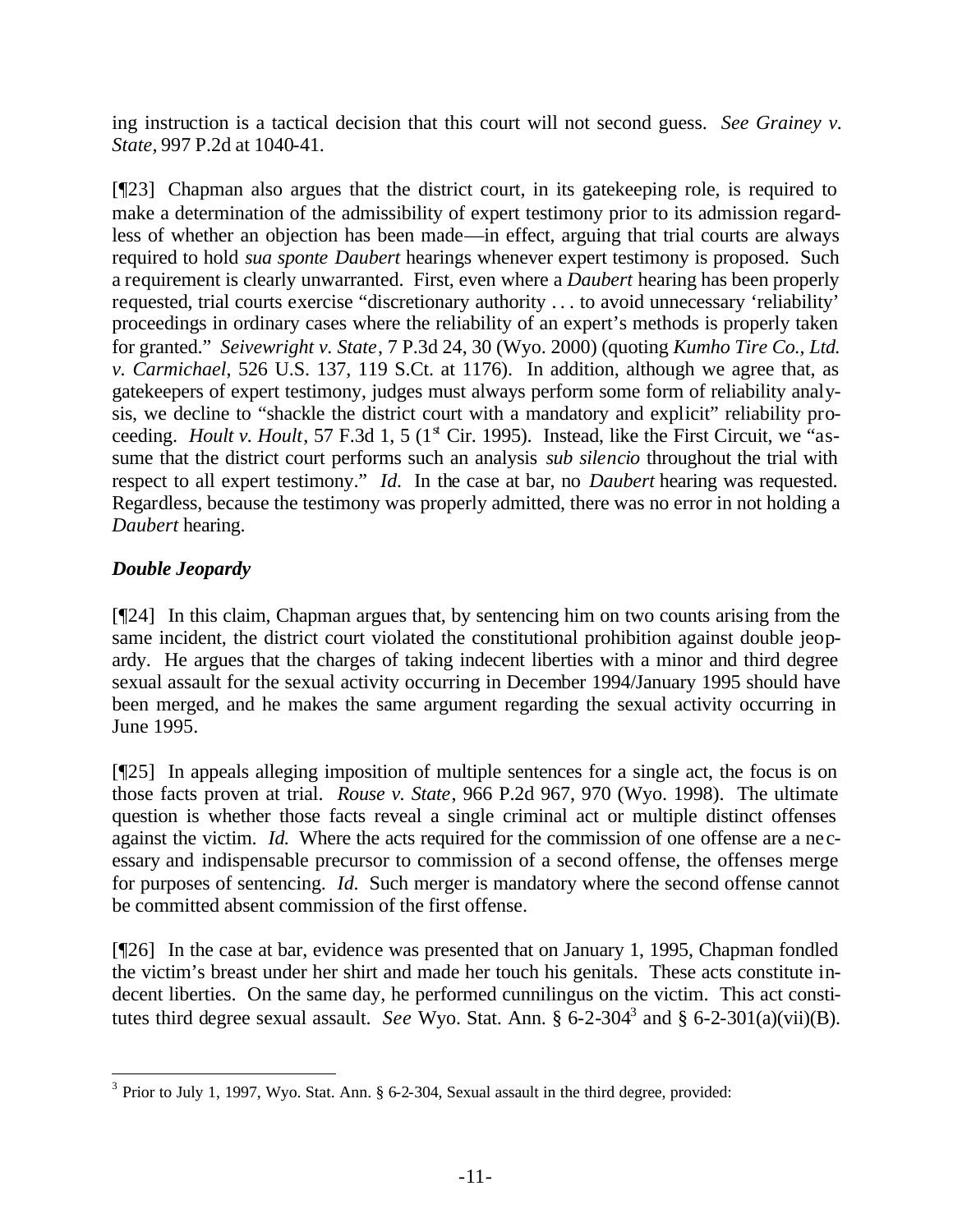As for the June 1995 sexual activity, the victim testified there was more oral sex, which again constituted third degree sexual assault. The indecent liberties charge from this date was supported by evidence that Chapman again had the victim manipulate his genitals. The record thus shows that Chapman's convictions were for separate and distinct crimes. Because proof of different facts was required to establish the elements of each crime, cumulative punishment was appropriate. Therefore, Chapman's sentences do not violate the double jeopardy clause.

### *Jury Instructions*

l

[¶27] In presenting this argument, Chapman first contends that the jury was not properly instructed on the elements of the offense of indecent liberties with a minor. He also claims the jury was not properly instructed on the offense of fourth degree sexual assault, an offense Chapman perceives as a lesser included offense of indecent liberties. No objection was made to the given instructions, and no additional instructions were offered to address these alleged problems.

[¶28] The jury was instructed that, to find Chapman guilty of the crime of indecent liberties with a minor, it must find that he knowingly caused or encouraged a child to commit with him any immoral or indecent act. Chapman now argues that the district court failed to instruct on an essential element of the crime of indecent liberties. Relying on *Pierson v. State*, 956 P.2d 1119, 1125-26 (Wyo. 1998), he argues that the offense of indecent liberties now requires more than "mere" sexual contact with someone under 18 and that the jury should have been instructed on this claimed essential element. In *Pierson*, at 1125-26, this court wrote:

> In defining the term "indecent liberties," we rely on the "common sense of society." *Sorenson*, 604 P.2d at 1034. As the members of society who will exercise that common sense, the jury must be allowed to consider the totality of the circumstances relating to the culpability of the defendant's conduct. This includes whether the conduct was consensual in those cases where the minor was legally old enough to give an informed consent under Wyo. Stat. § 62-304. However, the "consent" must also be considered in light of the facts relevant to the vi c-

<sup>(</sup>a) Except under circumstances constituting a violation of W.S. 14-3-105, an actor commits sexual assault in the third degree if:

<sup>(</sup>i) The actor is at least four (4) years older than the victim and who inflicts sexual intrusion on a victim under the age of sixteen (16) years; or

<sup>(</sup>ii) The actor is an adult and subjects a victim under the age of twelve (12) years to sexual contact without inflicting sexual intrusion on the victim and without causing serious bodily injury to the victim.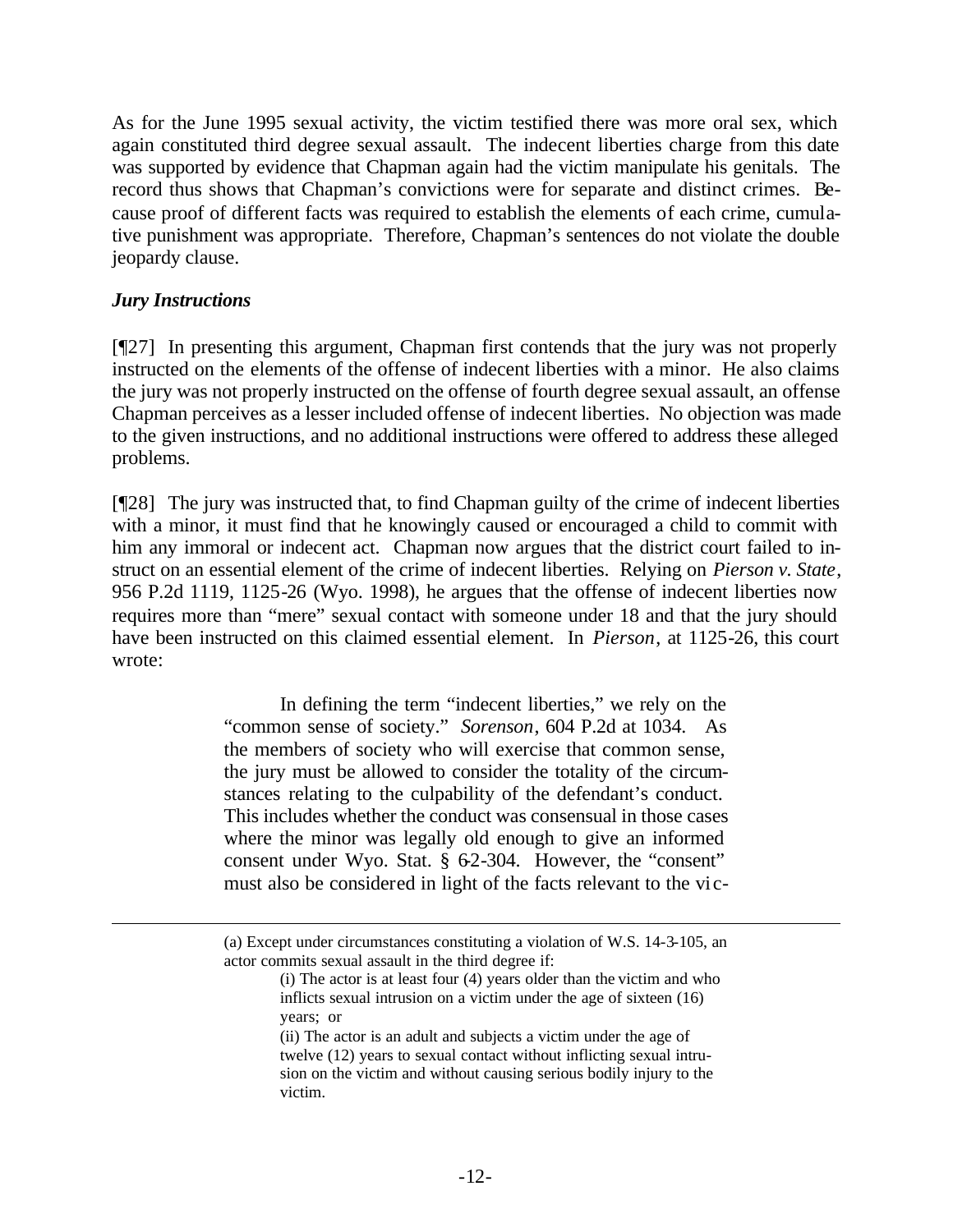tim's ability, in fact, to give an informed consent and the defendant's actions to secure the consent of the minor. Such circumstances include, but are not limited to, the victim's relative maturity; experience; whether the minor is emancipated; the extent of parental involvement in the minor's decisions; and evidence of the defendant's manipulation or coercion of the minor.

Clearly, Chapman's reliance on *Pierson* is misplaced. First, Chapman's thirteen-year-old victim was not a minor who "was legally old enough to give an informed consent under Wyo. Stat. § 6-2-304," and any claim that the jury should have been instructed about the circumstances surrounding "consent" is not well founded. Second, consistent with *Pierson*, we find nothing in the district court's instructions that prevented the jury from considering the totality of the circumstances or from using its common sense in reaching its decision on the indecent liberties charges. Chapman has not demonstrated that the jury was improperly instructed on the offense of indecent liberties, and we cannot find counsel ineffective on this ground.

[¶29] In regard to the lesser included offense argument, this court follows the *Blockburger* "statutory elements test" in determining whether one offense is a lesser included offense of another. *State v. Keffer*, 860 P.2d 1118, 1133-34 (Wyo. 1993); *Blockburger v. United States*, 284 U.S. 299, 304, 52 S.Ct. 180, 182 (1932). "The applicable rule is that where the same act or transaction constitutes a violation of two distinct statutory provisions, the test to be applied to determine whether there are two offenses or only one, is whether each provision requires proof of a fact which the other does not." *State v. Keffer*, 860 P.2d at 1130 (quoting *Blockburger v. United States*, 284 U.S. at 304, 52 S.Ct. at 182); *McDermott v. State*, 870 P.2d 339, 345 (Wyo. 1994). In other words, one offense is not necessarily included in another unless the elements of the lesser offense are a subset of the elements of the charged offense. *Keffer*, at 1134. Where the proposed lesser included offense requires proof of an element not required for the greater offense, no instruction need be given. *Id*.; *Jackson v. State*, 891 P.2d 70, 74 (Wyo. 1995).

[¶30] Had Chapman requested an instruction on fourth degree sexual assault, the trial court would have been required to determine whether the elements of that statute constituted a subset of indecent liberties with a minor. An indecent liberties conviction requires a child victim under the age of 18. Wyo. Stat. § 14-3-105.<sup>4</sup> Fourth degree sexual assault<sup>5</sup> (under the obso-

l

 $4$  The version of the indecent liberties statute, Wyo. Stat. § 14-3-105, applicable to this case provides:

<sup>(</sup>a) Any person knowingly taking immodest, immoral or indecent liberties with any child or knowingly causing or encouraging any child to cause or encourage another child to commit with him any immoral or indecent act is guilty of a felony, and upon conviction shall be fined not less than one hundred dollars (\$100.00) nor more than one thousand dollars (\$1,000.00) or imprisoned in the penitentiary not more than ten (10) years, or both.